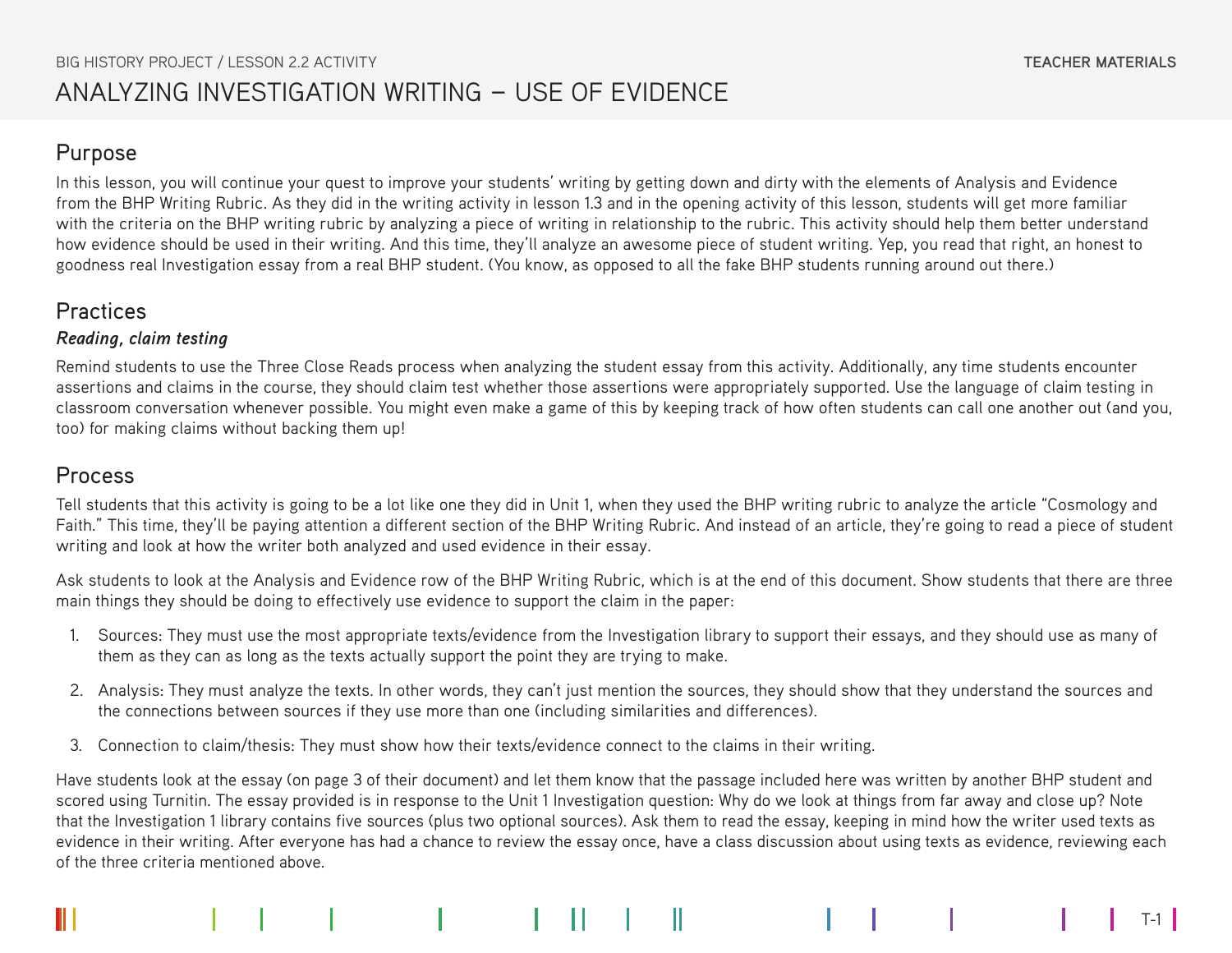#### *Sources*

Remind students that good historical writing uses texts to support the claims being made by the writer. Point out that it is not enough to just mention a source. A good historian will provide quotes and properly cite the source. For example, it's not sufficient to just write, "Text 4 says...." All quotes should begin with a short phrase that introduces the author and her credentials. For example: "Professor David Christian, the founder of the Big History Course, states that…." By appropriately introducing the source, you are providing authoritative evidence to support your argument. Once you've talked about this as a class, ask students to reread the passage, circling anywhere they find that texts have been used. This should be pretty easy; all they really need to do is identify the citations and quotes and circle them.

### *Analysis*

Once students have found the source material, tell them to go through and underline any text that might be considered an analysis of the sources used. Analysis is a bit trickier to spot in an essay than source material, but students can find it by looking for cues, such as an explanation of a quote used or statements that compare the similarities and differences between texts.

### *Connection to claim/thesis*

Now that students have looked at sources and analysis, they should be able to see where sources are connected to the thesis/major claim in the provided text. Before having them find those places, ask students what the thesis/major claim is in the essay. It should be fairly easy to see that it's the first sentence in the essay, the one that states, "Using different scales and perspectives gives a large advantage for understanding information on a deeper level." Once everyone is clear on the thesis statement, ask them to read through the essay again, highlighting any instances where a source was used, and the writer also connected that source to the thesis of their essay. You might also tip students off to the fact that some sentences in the essay might end up being both underlined and highlighted.

Once everyone is done, review the answers with your students, clarifying where necessary. Remind them that Investigation 2 is up next, and they'll have the opportunity to show what evidence-using rock stars they can be in their own writing.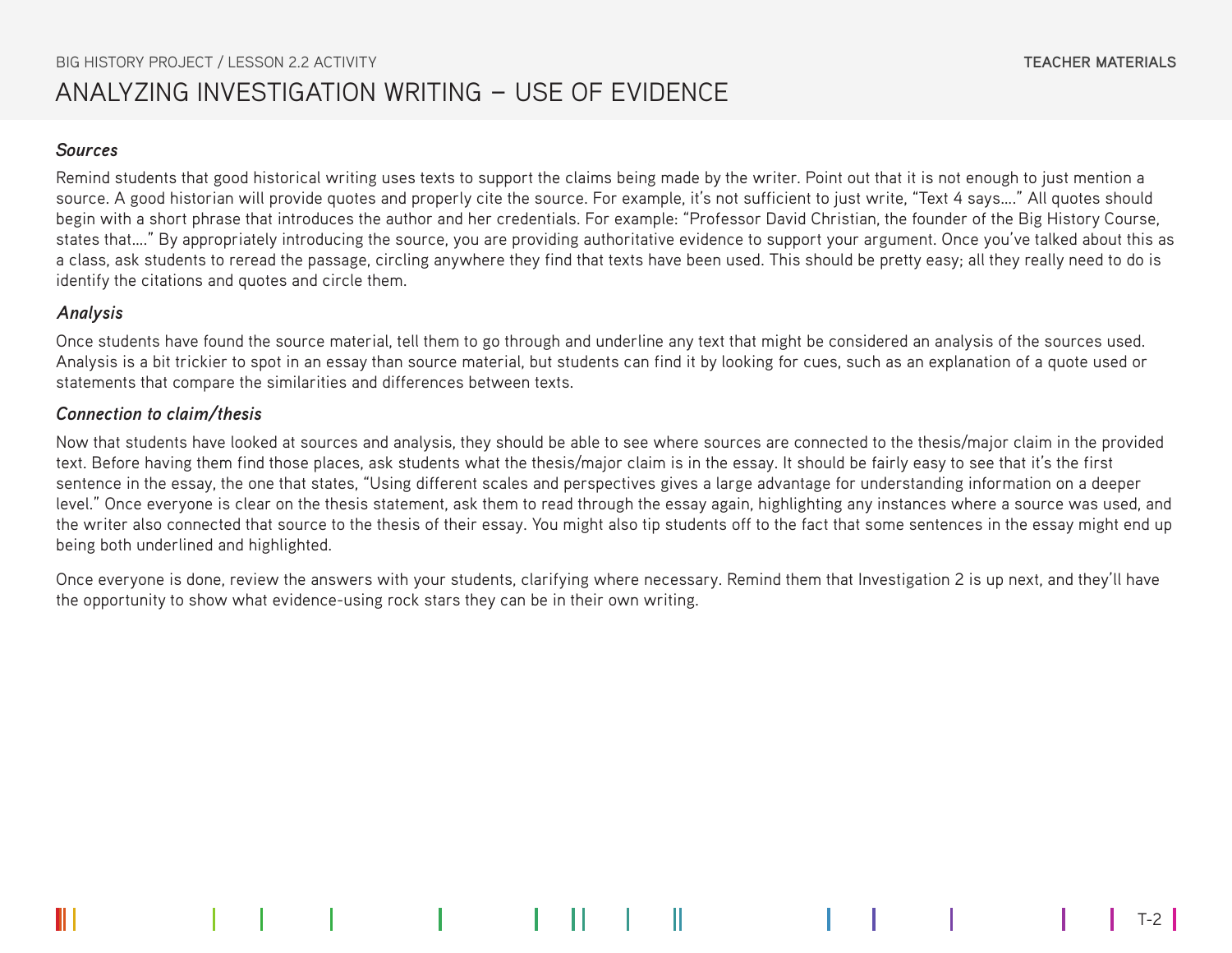**Directions:** First, read the text below. As you read, think about the second row of the BHP Writing Rubric—Analysis and Evidence. After you've read the essay, mark up the passage as follows:

- 1.  $\int$ Circle any source material that is cited in the text.
- 2. Underline anywhere the writer analyzes the source material that was used.
- 3. Highlight (or underline in a new color) any text in which the writer connects the sources used to the thesis/major claim in the writing. Remember that certain sections might be underlined and highlighted or underlined and circled.

*Note: This essay was in response to the Unit 1 Investigation question, "Why*  do we look at things from far away and close up?" There were five sources *provided in the Investigation library, plus two additional optional sources.* 

Using different scales and perspectives gives a large advantage for understanding information on a deeper level. In Big History, viewing our past from different points of view is key for understanding time and space in a more complex way. We are able to look more in depth to obtain a more detailed view, or farther to see more of the big picture and general idea. "They may choose to write about a single decade, or a few hundred years, or even...of the entire period during which humans have been on Earth. The choices they make determine the sort of history they write" and this is the moment where scale comes into play. (David Christian, BHP 2005) We look close up and far away to adapt to our certain situation so that we are able to comprehend to the best of our ability.

To begin, when studying certain dates and individual people, you must use a close up perspective to fully understand. You benefit from a closer point of view since it is more detailed oriented and focuses more on certain points. "Although the precise choice of scale might differ among individuals, no one would display a map of the United States in order to find a restaurant. The necessary details will not be resolvable on a computer screen displaying such an overly large scale."(Lisa Randall, BHP 2012) Even though people may use a different

scale due to preference in the same task, the scale they pick is chosen because it is rational and helpful for what they are trying to accomplish. If we observed everything in the same way, we would never learn at our maximum potential and understand the world in a more elaborate way.

Another approach at perspectives is to view them from far away. Although using the smaller scale provides us with plentiful details, it sometimes prohibits us from capturing the big picture. ("A map that was on the same scale as the real world wouldn't be much use because, to find out what was a mile away from you on the map, you'd have to walk as far as you would in the real world."(David Christian, BHP 2005). This is why we use the larger scale. Looking at things from far away helps us better understand their impact on us, and the long history many topics have that would be much too complex to go into every detail over millions of years. "This is a history in which all change is slow, a history of constant repetition and ever recurring cycles."(Fernand Braudel, BHP 1946) If we went into more detail in an instance such as this one, we would never learn anything else because it is too complex. Learning from far away would be advantageous due to too many parts.

To conclude, perspective is valuable in Big History just as much as it is in general learning. Viewing different topics from either farther away or closer up can greatly increase or decrease the overall understanding. Different perspectives help you interpret and apprehend better. Big History's effective use of close and far scale.

*Comments from Turnitin: This essay received a score of "Advanced" for Analysis and Evidence.*

*"An effective argument demonstrates insightful reasoning and a clear understanding of the sources. Be sure to balance each example with a thorough analysis of how it supports your claim."*

T-3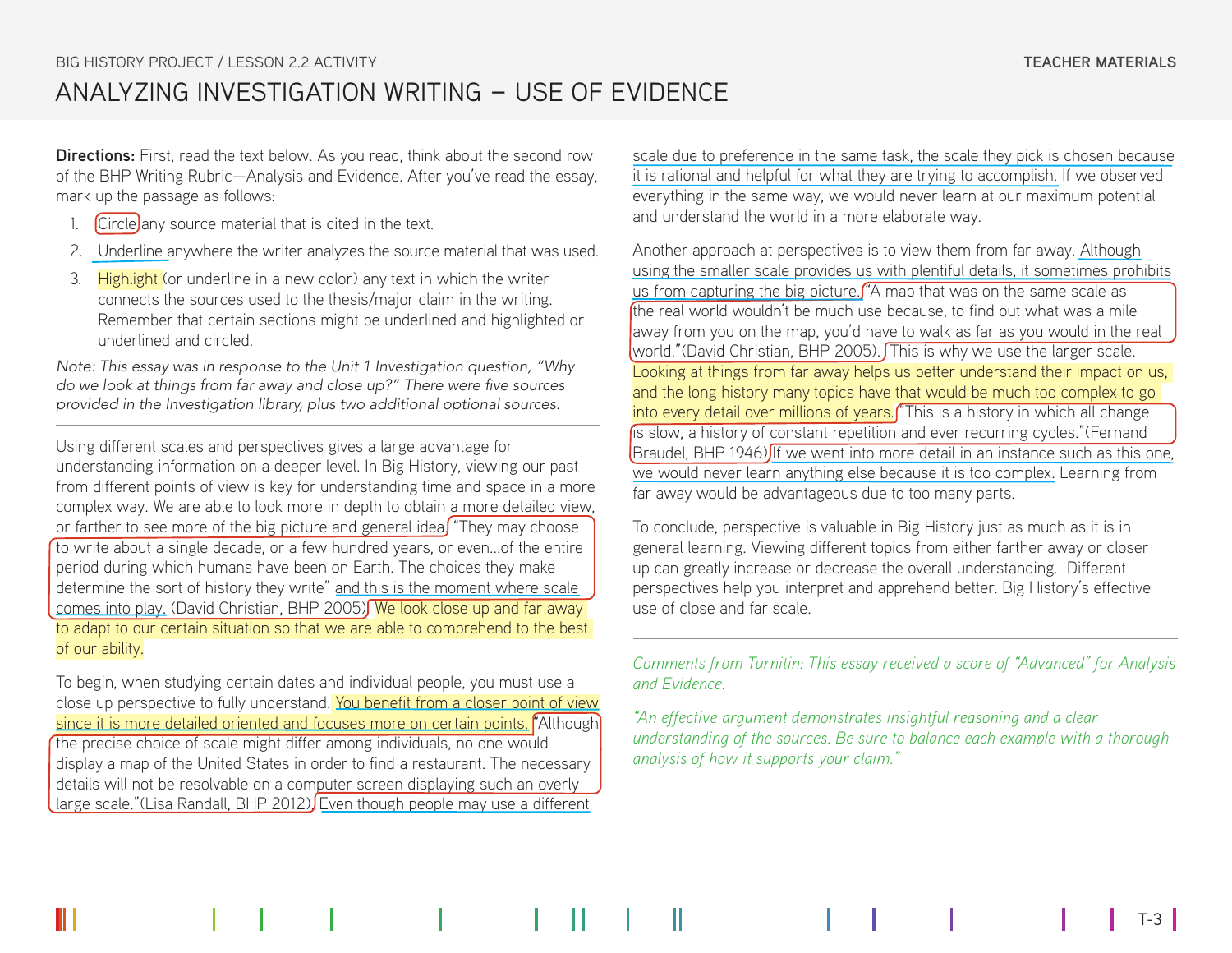## Purpose

In this lesson, you'll continue your quest to improve your writing by getting down and dirty with the elements of Analysis and Evidence from the BHP Writing Rubric. As you did in the writing activity in lesson 1.3 and in the opening activity of this lesson, you'll analyze a piece of writing. This time, your analysis will give you a better understanding of how evidence should be used when you write. And this time, you'll analyze an awesome piece of student writing. Yep, you read that right—an honest to goodness real Investigation essay from a real BHP student, just like you. (You know, as opposed to all the fake BHP students running around out there.)

# Practices

## *Reading, claim testing*

Think about the Three Close Reads process when you analyze the student essay in this activity. Additionally, any time you encounter assertions and claims in the course, be sure to claim test whether those assertions have been appropriately supported. Use the language of claim testing in classroom conversation whenever possible and call out your teacher and fellow classmates when they make claims without supporting them!

# Process

This activity is going to be a lot like one you did in Unit 1. This time, you'll focus on a different row of the BHP Writing Rubric. You're going to read a piece of student writing and look at how they used evidence.

Turn to the BHP Writing Rubric (it's at the end of this document) and look at the Analysis and Evidence row. The three main ways you need to use evidence in Investigation writing are:

- 1. Sources: You must use the texts from the Investigation library to support your essays, and you should use as many as you can as long as the texts actually support the point you're trying to make.
- 2. Analysis: You must analyze the texts. In other words, show that you understand the sources and, if you use multiple sources, show the connections between them, including similarities and differences.
- 3. Connection to claim/thesis: Show how your sources connect to the thesis/major claim in your essay.

Now, look at the essay on page 3 of this document, keeping in mind how the writer used texts as evidence in their essay. The essay provided is in response to the Unit 1 Investigation question: Why do we look at things from far away and close up? Note that the Investigation 1 library contains five sources (plus two optional sources). Discuss what you found with your class. Now, work through each section of the worksheet, keeping the following information in mind.

S-1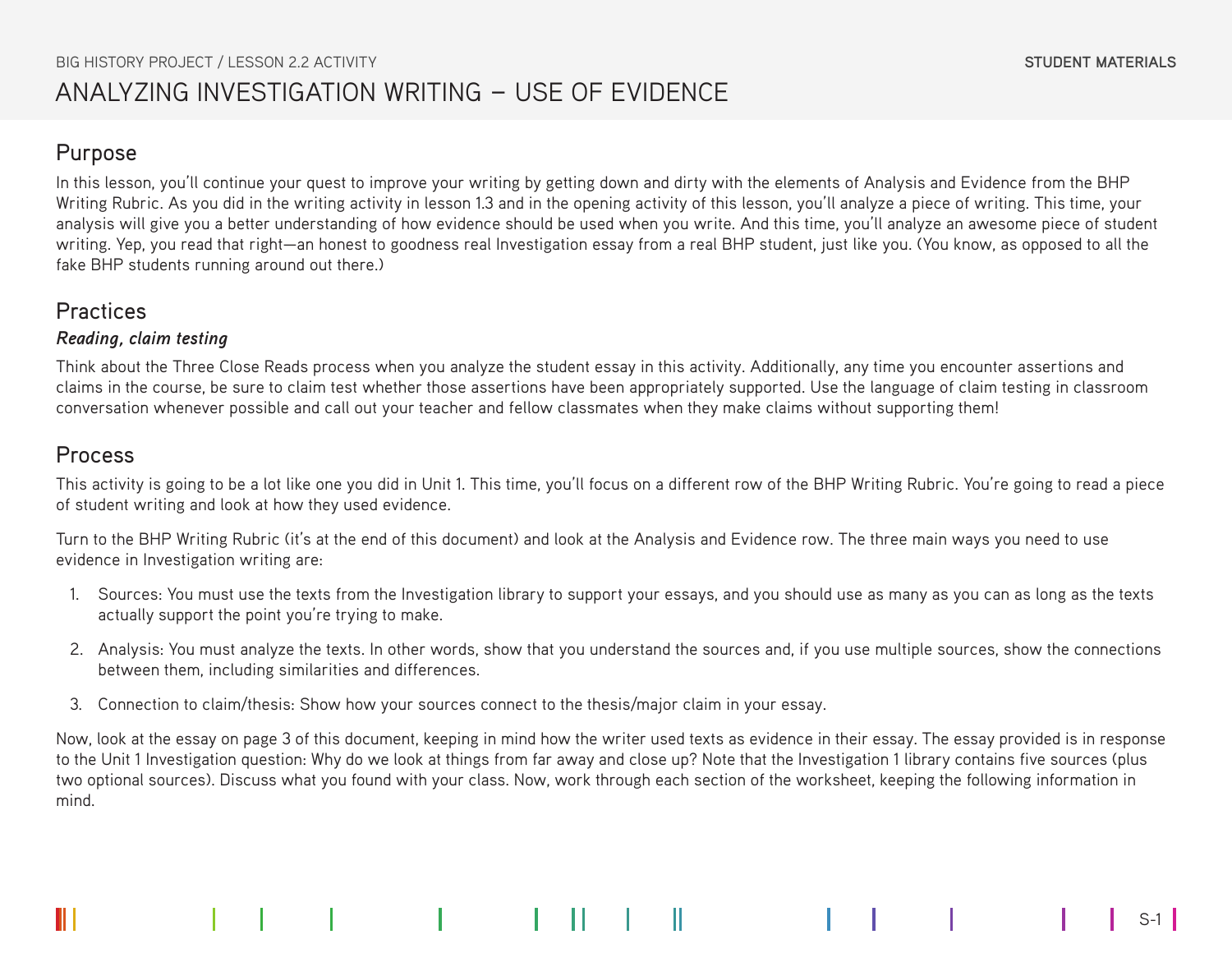#### *Sources*

Remember, good historical writing uses texts to support the claims being made by the writer. It's not enough to just mention a source. A good historian will provide quotes and properly cite the source. For example, it's not enough to just write, "Text 4 says...." All quotes should begin with a short phrase that introduces the author and her credentials: "Professor David Christian, the founder of the Big History Course, states that…." By appropriately introducing the source, you are providing authoritative evidence to support your argument. Once you've talked about this as a class, reread the essay, circling anywhere you find that source texts have been used.

### *Analysis*

Once you've found the source material, go through the essay and underline any text that might be considered an analysis of the sources used. Analysis is a bit trickier to spot in an essay than source material, but you can find it by looking for cues, such as an explanation of a quote used or statements that compare the similarities and differences between texts.

### *Connection to claim/thesis*

Now that you have looked at sources and analysis, look for text where sources are connected to the thesis/major claim. Before you do this, pick out the thesis of the essay. Once you have that, start highlighting the connections.

**Note**: Some sentences in the essay might end up being underlined and highlighted or underlined and circled.

Once you've finished highlighting the connections, discuss what you found with your class.

You'll have the opportunity to show off your evidence-using skills in Investigation 2, which is up next.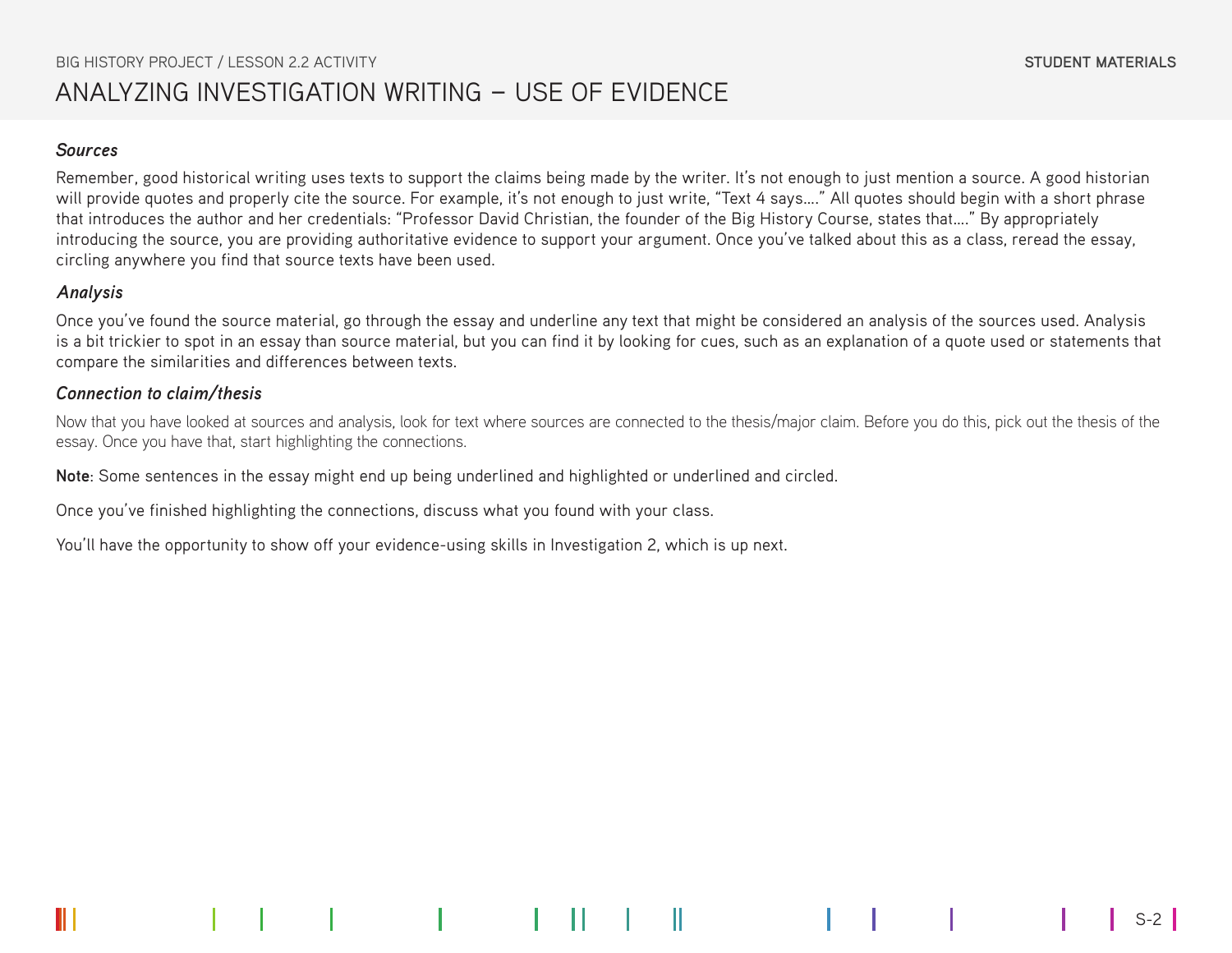**Directions:** First, read the text below. As you read, think about the second row of the BHP Writing Rubric—Analysis and Evidence. After you've read the essay, mark up the passage as follows:

- 1. Circle any source material that is cited in the text.
- 2. Underline anywhere the writer analyzes the source material that was used.
- 3. Highlight (or underline in a new color) any text in which the writer connects the sources used to the thesis/major claim in the writing. Remember that certain sections might be underlined and highlighted or underlined and circled.

*Note: This essay was in response to the Unit 1 Investigation question, "Why*  do we look at things from far away and close up?" There were five sources *provided in the Investigation library, plus two additional optional sources.* 

Using different scales and perspectives gives a large advantage for understanding information on a deeper level. In Big History, viewing our past from different points of view is key for understanding time and space in a more complex way. We are able to look more in depth to obtain a more detailed view, or farther to see more of the big picture and general idea. "They may choose to write about a single decade, or a few hundred years, or even...of the entire period during which humans have been on Earth. The choices they make determine the sort of history they write" and this is the moment where scale comes into play. (David Christian, BHP 2005). We look close up and far away to adapt to our certain situation so that we are able to comprehend to the best of our ability.

To begin, when studying certain dates and individual people, you must use a close up perspective to fully understand. You benefit from a closer point of view since it is more detailed oriented and focuses more on certain points. "Although the precise choice of scale might differ among individuals, no one would display a map of the United States in order to find a restaurant. The necessary details will not be resolvable on a computer screen displaying such an overly large scale."(Lisa Randall, BHP 2012). Even though people may use a different

scale due to preference in the same task, the scale they pick is chosen because it is rational and helpful for what they are trying to accomplish. If we observed everything in the same way, we would never learn at our maximum potential and understand the world in a more elaborate way.

Another approach at perspectives is to view them from far away. Although using the smaller scale provides us with plentiful details, it sometimes prohibits us from capturing the big picture. "A map that was on the same scale as the real world wouldn't be much use because, to find out what was a mile away from you on the map, you'd have to walk as far as you would in the real world."(David Christian, BHP 2005). This is why we use the larger scale. Looking at things from far away helps us better understand their impact on us, and the long history many topics have that would be much too complex to go into every detail over millions of years. "This is a history in which all change is slow, a history of constant repetition and ever recurring cycles."(Fernand Braudel, BHP 1946) If we went into more detail in an instance such as this one, we would never learn anything else because it is too complex. Learning from far away would be advantageous due to too many parts.

To conclude, perspective is valuable in Big History just as much as it is in general learning. Viewing different topics from either farther away or closer up can greatly increase or decrease the overall understanding. Different perspectives help you interpret and apprehend better. Big History's effective use of close and far scale.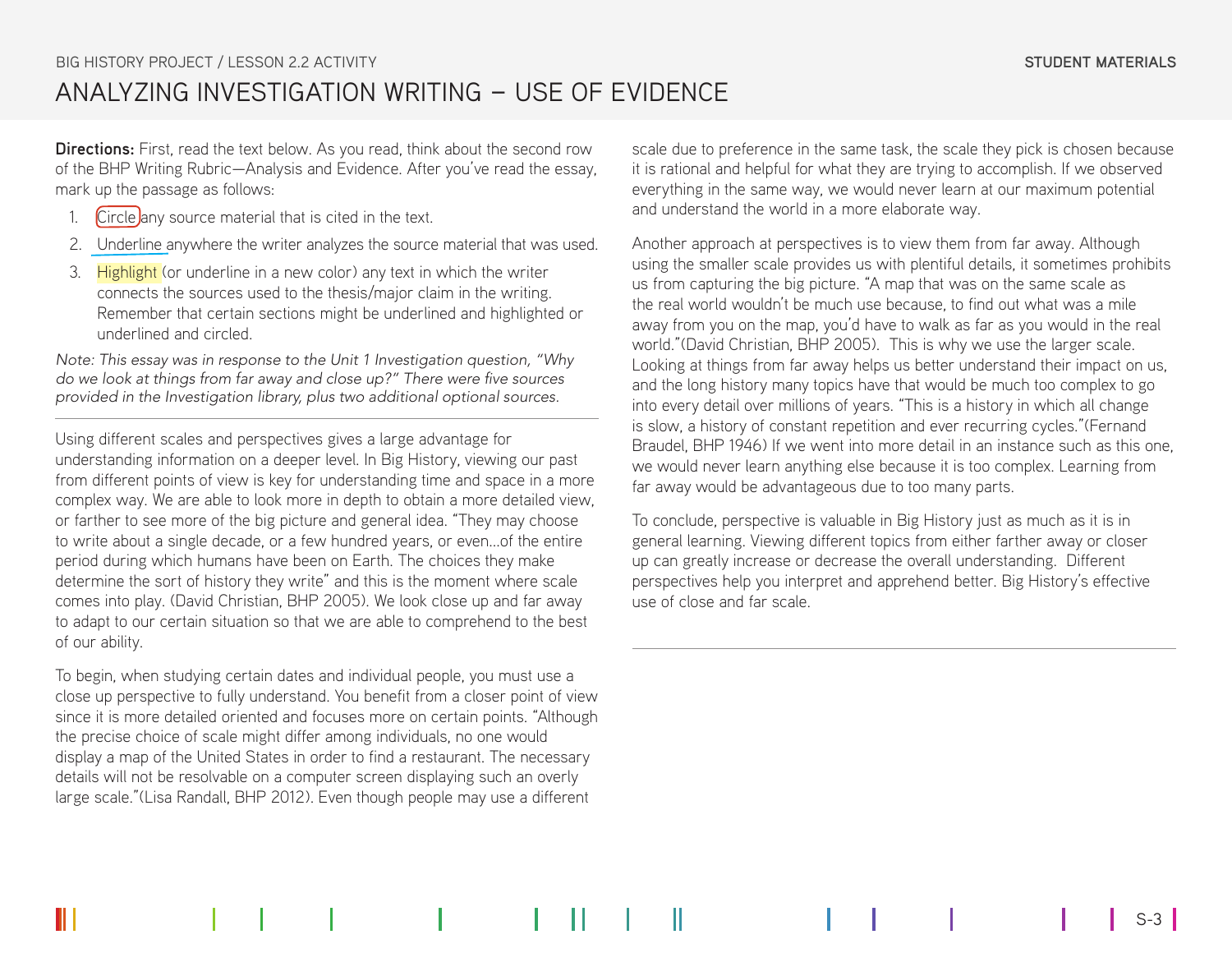# WRITING RUBRIC BIG HISTORY PROJECT

 $\|\,|$ 

|                                                                                                                                                      | Proficient<br>Advanced                                                                                                                                                                                                                                                                                                                                                                                                                             |                                                                                                                                                                                                                                                                                                                                                                                                                         | Developing                                                                                                                                                                                                                                                                                                                                                                                                                                      | Emerging                                                                                                                                                                                                                                                                                                                                                                        |  |
|------------------------------------------------------------------------------------------------------------------------------------------------------|----------------------------------------------------------------------------------------------------------------------------------------------------------------------------------------------------------------------------------------------------------------------------------------------------------------------------------------------------------------------------------------------------------------------------------------------------|-------------------------------------------------------------------------------------------------------------------------------------------------------------------------------------------------------------------------------------------------------------------------------------------------------------------------------------------------------------------------------------------------------------------------|-------------------------------------------------------------------------------------------------------------------------------------------------------------------------------------------------------------------------------------------------------------------------------------------------------------------------------------------------------------------------------------------------------------------------------------------------|---------------------------------------------------------------------------------------------------------------------------------------------------------------------------------------------------------------------------------------------------------------------------------------------------------------------------------------------------------------------------------|--|
| Claim and Focus*<br>Make a clear claim about the<br>topic early in the essay and<br>focus on proving it.                                             | The essay makes a precise and<br>significant claim based on the topic<br>and/or source(s). The essay maintains<br>a strong focus on defending a directly<br>stated position, using the whole essay<br>to support and develop the claim<br>and counterclaims while thoroughly<br>addressing the demands of the prompt.                                                                                                                              | The essay makes a clear claim<br>based on the topic and/or<br>source(s). The essay maintains<br>focus on defending an identifiable<br>position, using most of the essay to<br>support and develop the claim and<br>counterclaims while addressing<br>the demands of the prompt.                                                                                                                                         | The essay makes a claim based on<br>the topic and/or source(s), but it may<br>not fully address the demands of the<br>prompt. Counterclaims may not be<br>acknowledged, and the essay may<br>not stay focused on the purpose and<br>task.                                                                                                                                                                                                       | The essay makes an overly<br>simplistic or vague claim, or a<br>position on the topic and/or<br>source(s) may not be stated.<br>Counterclaims are not<br>acknowledged, and the essay does<br>not address the purpose, task, or<br>demands of the prompt.                                                                                                                        |  |
| Analysis and Evidence<br>Choose the right evidence<br>and explain how it supports<br>the claim and analysis.                                         | The essay cites the most appropriate<br>and valid evidence to support<br>its claim, drawing information<br>substantively from multiple sources<br>to defend its position and effectively<br>refute counterclaims. The essay<br>demonstrates insightful reasoning and<br>careful understanding of the sources,<br>acknowledging inconsistencies or<br>weaknesses in evidence, and fully<br>explains the relationship between<br>claims and support. | The essay cites sufficient and<br>appropriate evidence to support<br>its claim, drawing information<br>from multiple sources to defend<br>its position and refute counter-<br>claims. The essay demonstrates<br>reasoning and understanding<br>of the sources, potentially<br>acknowledging inconsistencies<br>or weaknesses in evidence.<br>and adequately explains the<br>relationship between claims and<br>support. | The essay cites evidence to support<br>its claim, but it may be insufficient<br>or draw unevenly from available<br>sources. Support may be inadequate<br>in defense of the position and<br>refutation of the counterclaim<br>or rely too heavily on summary.<br>The essay demonstrates some<br>reasoning and/or understanding of<br>the sources, though explanations of<br>the relationship between claims and<br>support are not always clear. | The essay cites minimal or<br>irrelevant evidence to support<br>its claim. Support may rely<br>primarily on opinion, reasoning,<br>or summary of the source(s)<br>without clear cited evidence. The<br>essay demonstrates little to no<br>reasoning and/or understanding of<br>the sources. An explanation of the<br>relationship between claims and<br>support is not present. |  |
| Organization<br>Present ideas in a structure<br>that enhances the analysis.<br>Use transitions throughout<br>the essay to make<br>connections clear. | The essay incorporates precise<br>transitions within a sophisticated<br>organizational structure that<br>enhances the relationships between<br>and among ideas and promotes<br>cohesion and clarity. A well-executed,<br>logical progression of ideas is clearly<br>constructed, including an effective<br>introduction and a conclusion which<br>follows from and supports the claim<br>and analysis.                                             | The essay employs an<br>organizational structure that<br>shows the relationships between<br>and among ideas, yielding a<br>cohesive analysis. Clear transitions<br>support a logical progression<br>of ideas, including an effective<br>introduction and a conclusion<br>which follows from and supports<br>the claim and analysis.                                                                                     | The essay uses a simplistic<br>organizational structure, though<br>relationships between ideas may<br>not be consistently clear. Use of<br>transitions is sparse, repetitive,<br>and/or does not show the<br>connections among sections of<br>the text. A progression of ideas is<br>evident, however, the introduction<br>and/or conclusion may not be<br>fully developed or follow from and<br>support the claim and/or analysis.             | An organizational structure is not<br>evident, and relationships between<br>ideas are not consistently clear.<br>The essay may read as a series<br>of unrelated ideas, as the absence<br>of transitions makes it difficult to<br>see connections among sections<br>of the text. An introduction and/<br>or conclusion is missing from the<br>essay.                             |  |

 $\parallel$  R-1  $\parallel$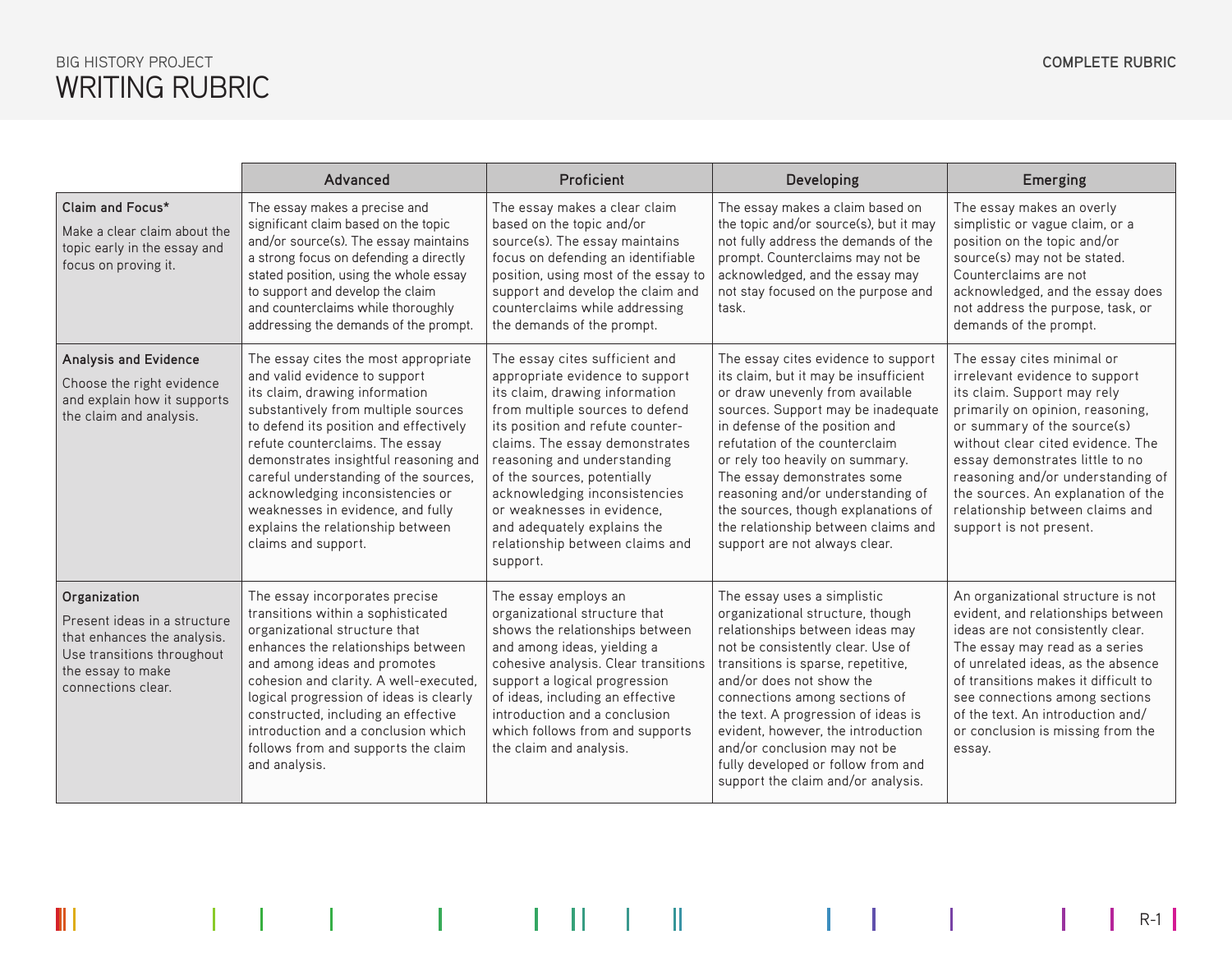# WRITING RUBRIC BIG HISTORY PROJECT

Ï

 $\mathbb{H}$ 

 $R-2$ 

 $\begin{array}{c} \hline \end{array}$ 

|                                                                                                                                                                                                                    | Advanced                                                                                                                                                                                                                                                                                                                                                                                                                                                                                                                                                                                                                                                                                                       | Proficient                                                                                                                                                                                                                                                                                                                                                                                                                                                                                                                                                                                                                                                                          | <b>Developing</b>                                                                                                                                                                                                                                                                                                                                                                                                                                                                                                                                                                       | <b>Emerging</b>                                                                                                                                                                                                                                                                                                                                                                                                                                                                                                        |  |
|--------------------------------------------------------------------------------------------------------------------------------------------------------------------------------------------------------------------|----------------------------------------------------------------------------------------------------------------------------------------------------------------------------------------------------------------------------------------------------------------------------------------------------------------------------------------------------------------------------------------------------------------------------------------------------------------------------------------------------------------------------------------------------------------------------------------------------------------------------------------------------------------------------------------------------------------|-------------------------------------------------------------------------------------------------------------------------------------------------------------------------------------------------------------------------------------------------------------------------------------------------------------------------------------------------------------------------------------------------------------------------------------------------------------------------------------------------------------------------------------------------------------------------------------------------------------------------------------------------------------------------------------|-----------------------------------------------------------------------------------------------------------------------------------------------------------------------------------------------------------------------------------------------------------------------------------------------------------------------------------------------------------------------------------------------------------------------------------------------------------------------------------------------------------------------------------------------------------------------------------------|------------------------------------------------------------------------------------------------------------------------------------------------------------------------------------------------------------------------------------------------------------------------------------------------------------------------------------------------------------------------------------------------------------------------------------------------------------------------------------------------------------------------|--|
| Language and Style<br>Use specific, interesting<br>language and clear sentence<br>structure to communicate<br>ideas.                                                                                               | The essay has an established, formal<br>style and objective tone that is<br>maintained throughout. The essay<br>uses varied sentence structure.<br>precise language, and domain-specific<br>vocabulary in a way that addresses<br>the complexity of the topic. Few<br>errors are present, and they do not<br>interfere with meaning.                                                                                                                                                                                                                                                                                                                                                                           | The essay has an established, formal<br>style that is maintained throughout.<br>The essay uses mostly correct,<br>varied sentence structure and<br>generally uses precise language<br>and domain-specific vocabulary in<br>a way that generally addresses the<br>complexity of the topic. The essay<br>may have some errors, but they do<br>not interfere with meaning.                                                                                                                                                                                                                                                                                                             | The essay attempts to establish<br>a formal style that may not be<br>maintained throughout. The essay<br>attempts to vary sentence structure<br>and uses some precise language<br>that may be domain-specific at times<br>but may address the complexity of<br>the topic inconsistently. The essay<br>contains some errors that may<br>interfere with meaning.                                                                                                                                                                                                                          | The essay does not establish<br>and/or maintain a formal style. The<br>essay uses little variety in sentence<br>structure, and the language is<br>general and not domain-specific.<br>The essay contains errors that<br>interfere with meaning.                                                                                                                                                                                                                                                                        |  |
| <b>Applying BHP Conceptst</b><br>Choose and accurately apply<br>the relevant BHP concepts<br>in a way that shows<br>understanding, and further<br>supports the argument and<br>evidence presented in the<br>essay. | The essay effectively applies at<br>least one BHP course-level concept<br>and/or unit-level concept or<br>content. The concept(s) or content<br>are connected to the argument<br>or evidence in the essay, and<br>misconceptions are avoided. There<br>are no errors in applying BHP<br>concepts or content, and the essay<br>draws on both knowledge within the<br>Investigation and the unit as well<br>as knowledge beyond or outside<br>the Investigation or unit. The essay<br>demonstrates a clear understanding<br>of the topic, the concepts, and the<br>time period discussed in the essay.<br>The essay makes use of broader<br>historical or scientific knowledge<br>than is located in the course. | The essay applies one BHP course-<br>level concept and/or unit-level<br>concept or content. The concept<br>or content is connected to the<br>argument or evidence in the essay.<br>and misconceptions are avoided.<br>There are no errors in applying<br>BHP concept or content to illustrate<br>or support concepts and claims,<br>or to inform the essay. The essay<br>draws on both knowledge within the<br>Investigation and the unit as well<br>as knowledge beyond or outside<br>the Investigation or unit. The essay<br>might draw on broader historical or<br>scientific knowledge than is located<br>in the course to make claims, but<br>might contain some inaccuracies. | The essay tries to apply at least<br>one BHP course-level or unit-level<br>concept or content, but does not fully<br>articulate the concept's meaning or<br>connection to the argument. It does<br>avoid explicit misconceptions of the<br>concept and may make an occasional<br>minor error in applying BHP facts or<br>concepts (that is, ones not found in<br>the Investigation library) to illustrate<br>or support concepts and claims,<br>or to inform the essay. The essay<br>does not draw on broader historical<br>or scientific knowledge than is<br>contained in the course. | The essay incorrectly or<br>inappropriately mentions at least<br>one BHP course-level concept<br>and/or unit-level concept or<br>content, and it may include<br>misconceptions of that concept.<br>The essay may make many minor<br>errors or a major error in applying<br>new BHP facts or concepts (that is,<br>ones not found in the Investigation<br>library). The student fails to use<br>historical content in any meaningful<br>way, and instead simply lists<br>factors or describes elements of<br>the topic. |  |

**\***Turnitin, LLC, created the first four rows of this rubric for use with their Revision Assistant and Turnitin tools.

 $\mathbb{I}$ 

**†**The "Applying BHP Concepts" row of the rubric should be used by teachers and students to assess student learning and understanding in this area. *Teachers should not assess student writing using Turnitin reports exclusively.*

**The Common** 

 $\mathbb{R}$ 

L

 $1.5\times100$